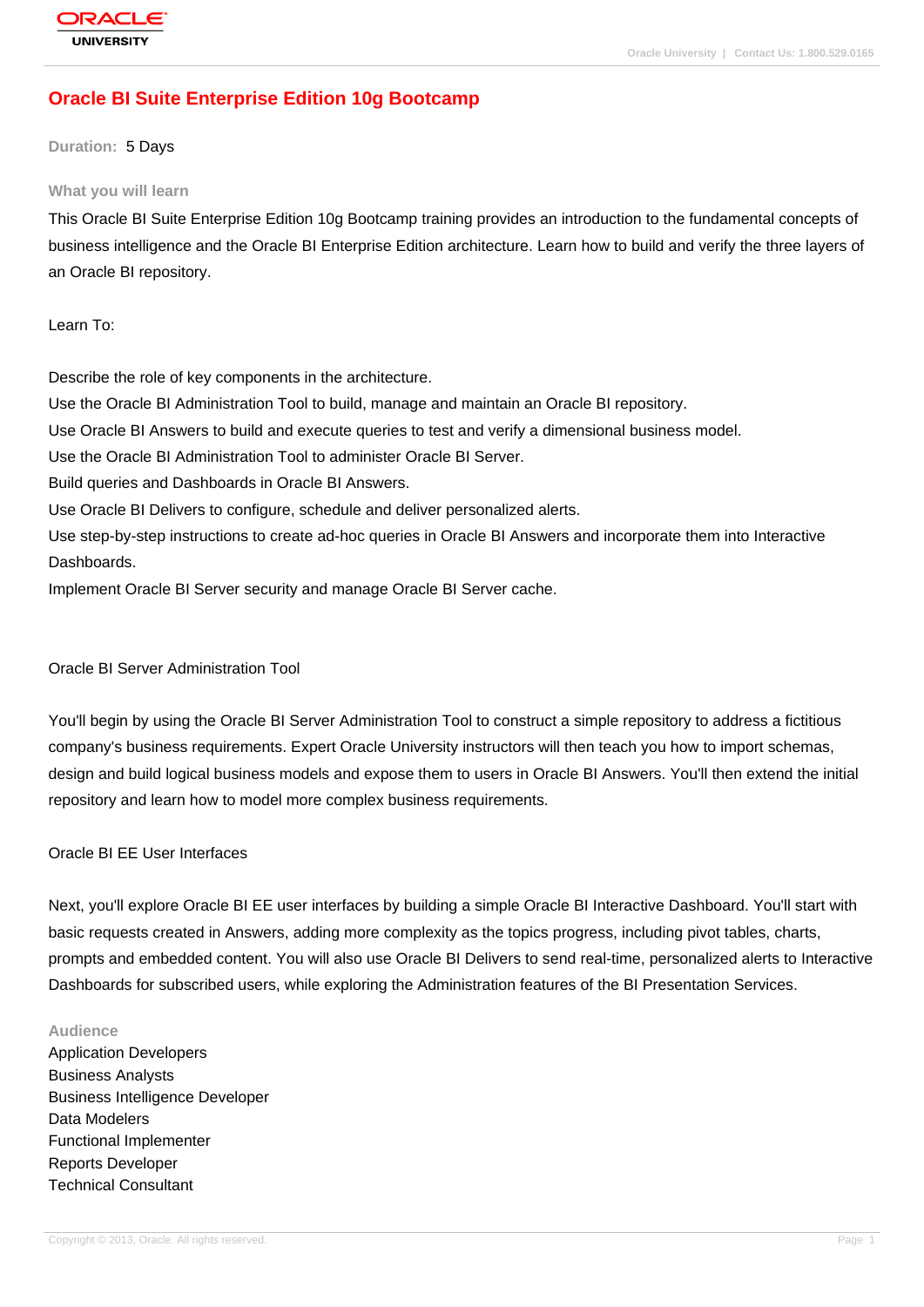**Related Training**

Suggested Prerequisites Basic SQL

Database design

Dimensional modeling

#### **Course Objectives**

Create and modify Business Intelligence requests using Oracle Business Intelligence Answers

Create and modify Interactive Dashboards

Customize the Oracle BI Presentation Services user interface

Business intelligence concepts and the

Build the Physical, Business Model and Mapping, and Presentation layers of a repository

Set up query logging for testing and debugging

Use Oracle BI Answers to run queries to test and validate a repository

Build simple and calculated measures for a fact table

Create dimension hierarchies and level-based measures

Model partitions and fragments to improve application performance and usability

Use time series functions to support historical time comparison analyses

Configure Oracle BI to support multilingual environments

Apply cache management techniques to maintain and enhance query performance

Enable usage tracking to track queries and database usage, and improve query performance

Set up a multi-user development environment

#### **Course Topics**

**Oracle Business Intelligence Enterprise Edition: Overview and Architecture** Define and describe business analytics and business intelligence Identify the analytical business challenge and the solution provided by Oracle BI products Define and describe data warehousing and data modeling Identify the major components that make up the Oracle BI Enterprise Edition architecture Describe the role of key components in the architecture Describe the relationships among the components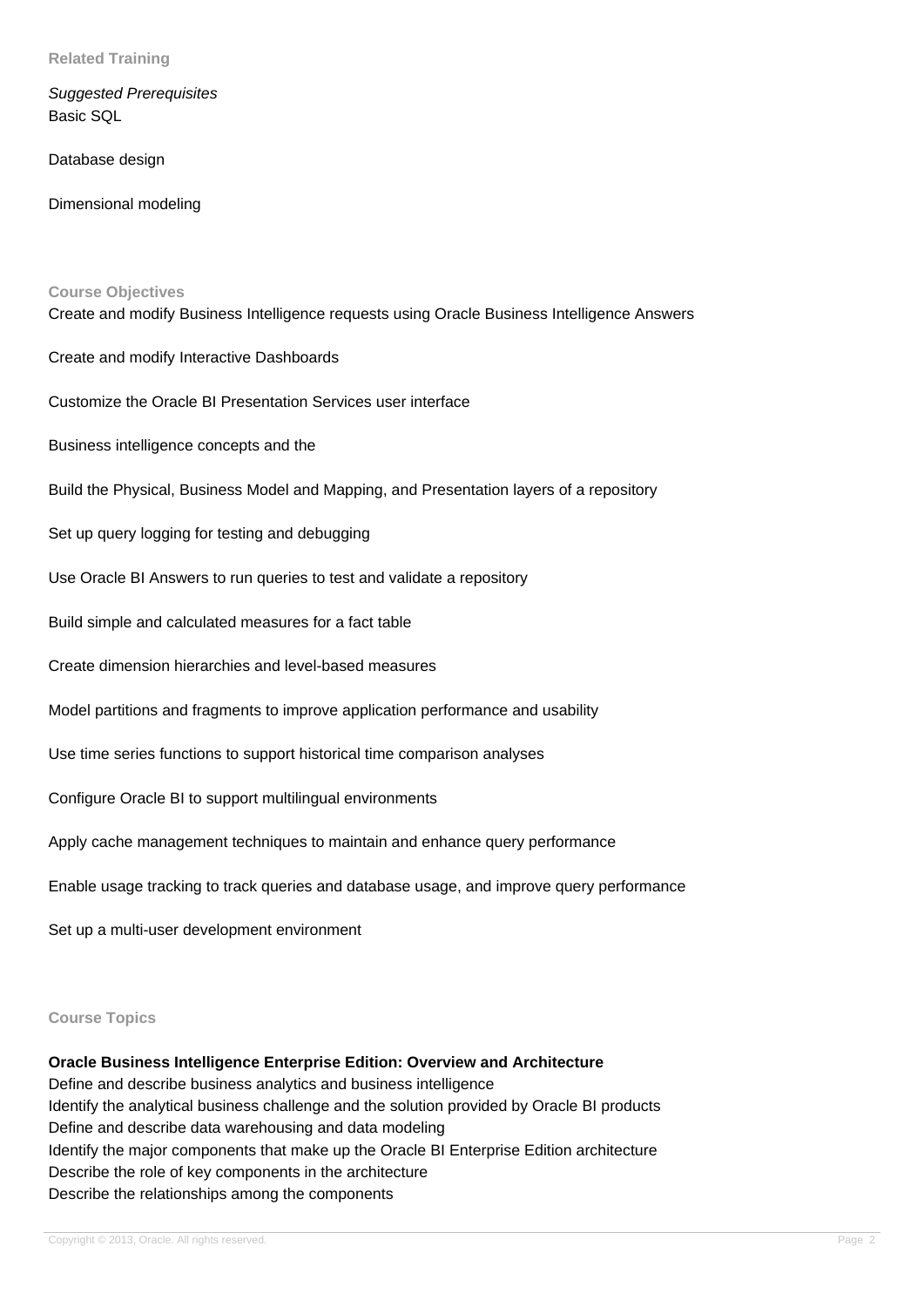# **Repository Basics and Building the Physical Layer of a Repository**

Repository structure, features, and functions Using the OracleBI Administration Tool Creating a repository Loading a repository into Oracle BI Server memory Importing data sources Setting up connection pool properties Defining keys and joins Creating alias and select tables

# **Building the Business Model and Mapping Layer of a Repository**

Building a business model Building logical tables, columns, and sources Defining logical joins Building measures Examining business model object properties

# **Building the Presentation Layer of a Repository**

Exploring Presentation layer objects Creating Presentation layer objects Modifying Presentation layer objects Examining Presentation layer object properties

# **Testing and Validating a Repository**

Checking repository consistency Turning on logging Defining a repository in the initialization file Testing a repository using Oracle BI Answers Inspecting the query log

# **Adding Multiple Logical Table Sources and Calculations to a Fact Table**

Adding multiple logical table sources to a logical table Creating new calculation measures based on existing logical columns Creating new calculation measures based on physical columns Creating new calculation measures using the Calculation Wizard

# **Creating Dimension Hierarchies and Level-Based Measures**

Creating dimension hierarchies Creating level-based measures Creating share measures Creating rank measures

# **Using Aggregates, Partitions, Fragments and Repository Variables**

Modeling aggregate tables to improve query performance Testing aggregate navigation and Using the Aggregate Persistence Wizard Purpose for segmenting data into partitions and fragments Partition types and Modeling partitions in an Oracle BI repository Session variables and Repository variables Initialization blocks Using the Variable Manager Using dynamic repository variables as filters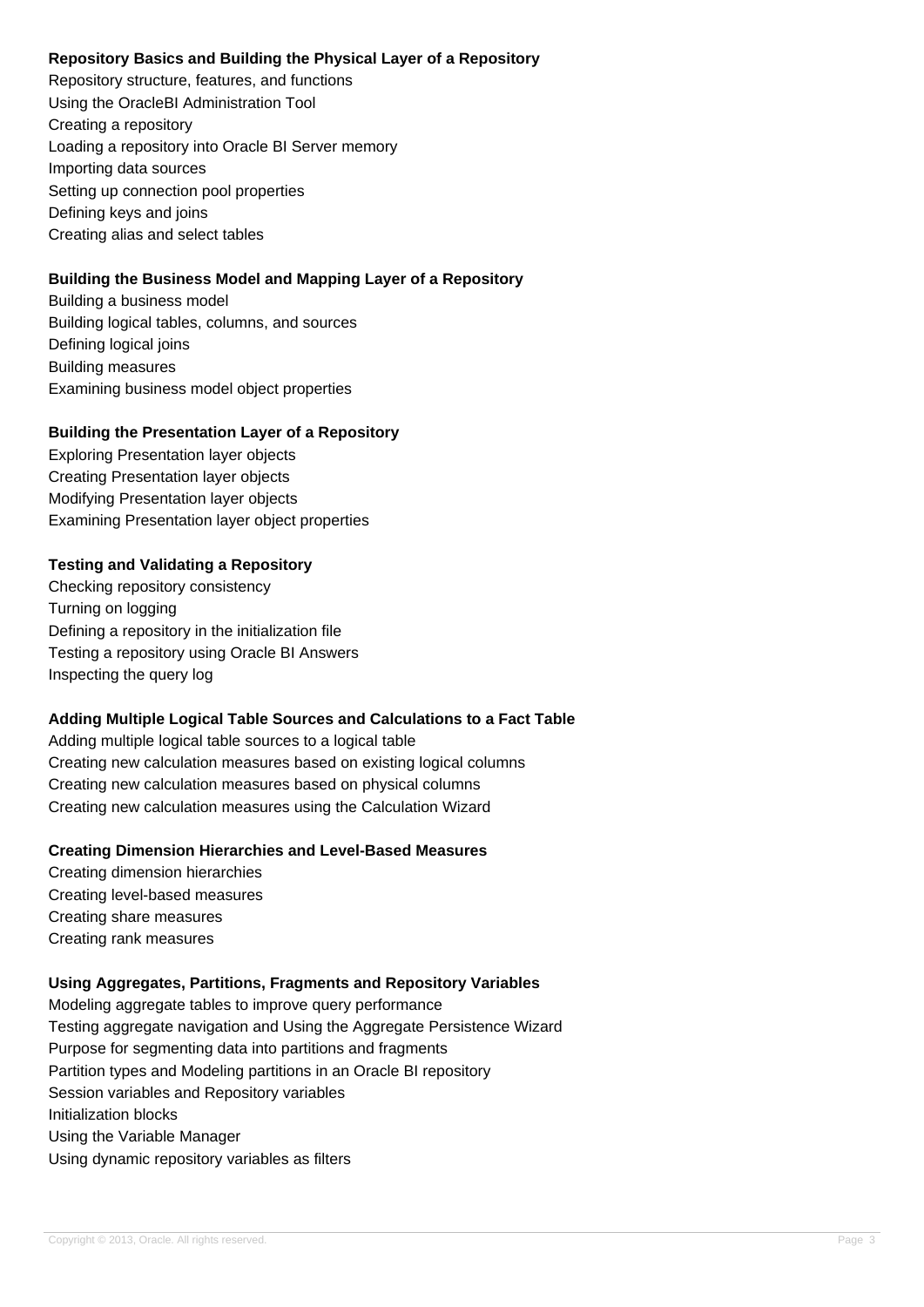# **Modeling Time Series Data**

Using time comparisons in business analysis Using Oracle BI time series functions to model time series data

## **Configuring Oracle Business Intelligence data and metadata to support multilingual environments**

### **Setting an Implicit Fact Column**

Adding fact columns automatically to dimension-only queries Ensuring the expected results for dimension-only queries Selecting a predetermined fact table source Specifying a default join path between dimension tables

## **Security and Cache Management**

Creating users and groups Setting permissions for users and groups Authenticating using a external database and database authentication Setting query limits and timing restrictions Restricting tables as non-cacheable Using Cache Manager, Inspecting cache reports and Purging cache entries Modifying cache parameters and options Seeding the cache

# **Setting Up and Administering Usage Tracking**

Tracking and storing Oracle BI Server usage at the detailed query level Using usage tracking statistics to optimize query performance and aggregation strategies Analyzing usage results using Oracle BI Answers and other reporting tools

### **Multi-user Development**

Setting up a multi-user development environment Developing a repository using multiple developers Tracking development project history

### **Filtering Requests in Oracle Business Intelligence Answers**

Introduction to filters in Answers Adding filter prompts to requests Using saved requests as filters

### **Oracle Business Intelligence Answers: Advanced Features**

Combining request criteria using set operations Executing direct database requests Editing logical SQL generated by a request

### **Building Views and Charts in Requests**

Introduction to Answers views and charts Creating and editing charts Performing common view tasks

## **Showing Results with Pivot Tables**

Introduction to pivot tables Formatting pivot tables Setting aggregation rules and building formulas